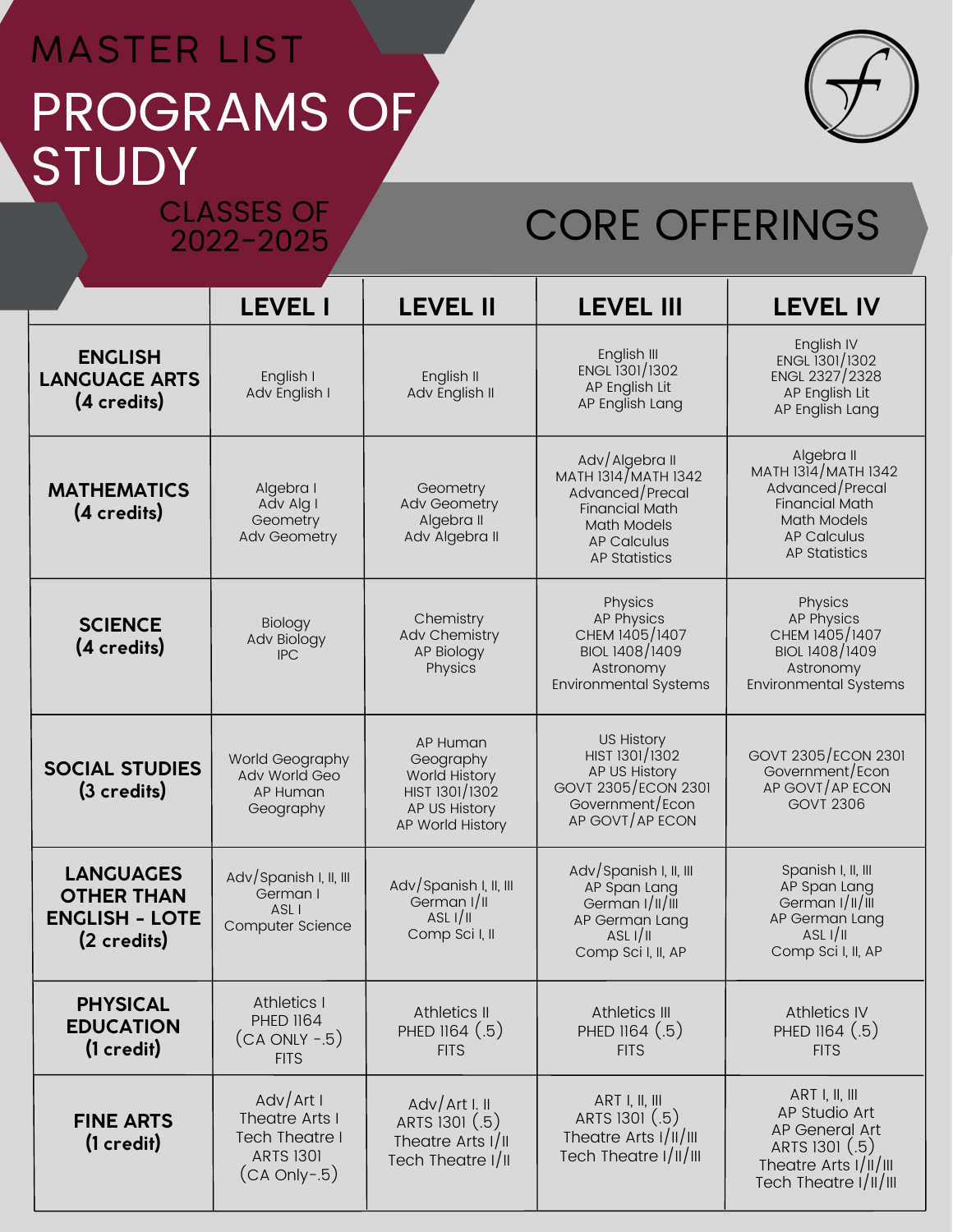#### CLASSES OF 2022-2025

### PROGRAMS OF STUDY COURSE OUTLINE

|                                                   |                                                                  | <b>LEVEL I</b>                                                                        | <b>LEVEL II</b>                                                                       | <b>LEVEL III</b>                                                                                                                    | <b>LEVEL IV</b>                                                                                                                |
|---------------------------------------------------|------------------------------------------------------------------|---------------------------------------------------------------------------------------|---------------------------------------------------------------------------------------|-------------------------------------------------------------------------------------------------------------------------------------|--------------------------------------------------------------------------------------------------------------------------------|
| <b>STEM</b><br>SCHOOL OF                          | <b>CYBERSECURITY</b><br>(7 credits)                              | Computer Science I<br>(1.0)                                                           | Computer Science II (1.0)                                                             | AP Computer Science<br>(1.0)<br>Synergy - Tech (2.0)                                                                                | Practicum of<br>Information Tech (2.0)                                                                                         |
|                                                   | <b>ENGINEERING</b><br>(7 credits)                                | Aerospace<br>Engineering (1.0)                                                        | Aerospace Engineering<br>(1.0)<br>Prereq: Alg I                                       | <b>Engineering Design and</b><br>Presentation I (1.0)<br>Prereq: Alg 1, IED                                                         | Practicum of STEM<br>(2.0)                                                                                                     |
| NANCH<br><b>33</b><br><b>SERVICI</b><br>SCHOOL OF | <b>CULINARY ARTS</b><br>(7 credits)                              | Introduction to<br>Culinary Arts (1.0)                                                | Introduction to Culinary<br>Arts $(1.0)$                                              | Culinary Arts (2.0)<br><b>Prereq: Intro to Culinary</b>                                                                             | Practicum of Culinary<br>Arts $(2.0)$<br>Prereg: Culinary Arts or<br><b>Adv Culinary Arts</b>                                  |
|                                                   | <b>EDUCATION &amp;</b><br><b>TRAINING</b><br>(7 credits)         | <b>Human Growth and</b><br>Development (1.0)                                          | <b>Instructional Practices</b><br>(2.0)<br><b>Prereg: Human Growth</b>                | <b>Instructional Practices</b><br>(2.0)<br><b>Prereq: Human Growth</b>                                                              | <b>Practicum in Education</b><br>and Training (2.0)<br><b>Prereg: Instructional</b><br><b>Practices</b>                        |
|                                                   | <b>LAW ENFORCEMENT</b><br>(7 credits)                            | <b>Federal Law</b><br><b>Enforcement &amp;</b><br><b>Protective Services</b><br>(1.0) | <b>Federal Law</b><br><b>Enforcement &amp;</b><br><b>Protective Services</b><br>(1.0) | Forensic Science (1.0)<br><b>AND</b><br>Law Enforcement I (1.0)<br><b>Prereg: Criminal</b><br><b>Investigations or Fed Law</b>      | Forensic Science (1.0)<br><b>AND</b><br>Law Enforcement I (1.0)<br><b>Prereg: Criminal</b><br><b>Investigations or Fed Law</b> |
| OF VISUAL ARTS<br>┙<br>SCHOO                      | <b>DESIGN &amp;</b><br><b>MULTIMEDIA ARTS</b><br>(7 credits)     | Principles of $A/V$ , Arts,<br>and Communications<br>(1.0)                            | Graphic Design I/Lab<br>(1.0)                                                         | Graphic Design II/Lab<br>(2.0)                                                                                                      | Practicum in Graphic<br>Design $(2.0)$                                                                                         |
|                                                   | <b>DIGITAL</b><br><b>COMMUNICATIONS</b><br>(7 credits)           | Principles of A/V, Arts,<br>and Communications<br>(1.0)                               | A/V Production I/Lab<br>(1.0)                                                         | A/V Production II/Lab<br>(2.0)                                                                                                      | Practicum in $A/V$<br>(2.0)                                                                                                    |
|                                                   | <b>HORTICULTURE &amp;</b><br><b>FLORAL DESIGN</b><br>(7 credits) | Entrepreneurship<br>(1.0)                                                             | <b>Floral Design I</b><br>(1.0)                                                       | <b>Advanced Floral Design</b><br>(1.0)<br><b>AND</b><br><b>Project Based Research:</b><br>Floral $(1.0)$<br>Prereq: Floral Design I | <b>Advanced Floral Design</b><br>(1.0)<br><b>AND</b><br>Project Based Research:<br>Floral $(1.0)$<br>Prereq: Floral Design I   |
| <b>BUSINESS &amp; MARKETING</b><br>SCHOOL OF      | <b>ANIMAL SCIENCE</b><br>(7 credits)                             | Principles of<br>Agriculture (1.0)                                                    | Livestock Production(1.0)                                                             | Vet Med $(1.0)$<br>Adv Animal Sci (1.0)<br>Prereq: Livestock                                                                        | Practicum in Agriculture<br>(2.0)<br>Prereq: Vet Med                                                                           |
|                                                   | <b>ENTREPRENEURSHIP</b><br>(7 credits)                           | Entrepreneurship I<br>(1.0)                                                           | Entrepreneurship $I(1.0)$                                                             | Entrepreneurship $\mathop{\parallel}(1.0)$<br>Prereq: Entrepreneurship                                                              | Synergy - Career Prep<br>(2.0)<br>Prereq: Entrepreneurship                                                                     |
|                                                   | <b>MARKETING &amp; SALES</b><br>(7 credits)                      | Entrepreneurship I<br>(1.0)                                                           | Sports and Entertainment<br>Marketing (0.5)<br><b>AND</b><br>Virtual Business (0.5)   | Social Media Marketing<br>(0.5)<br><b>AND</b><br>Advertising (0.5)                                                                  | Synergy - Career Prep<br>(2.0)                                                                                                 |